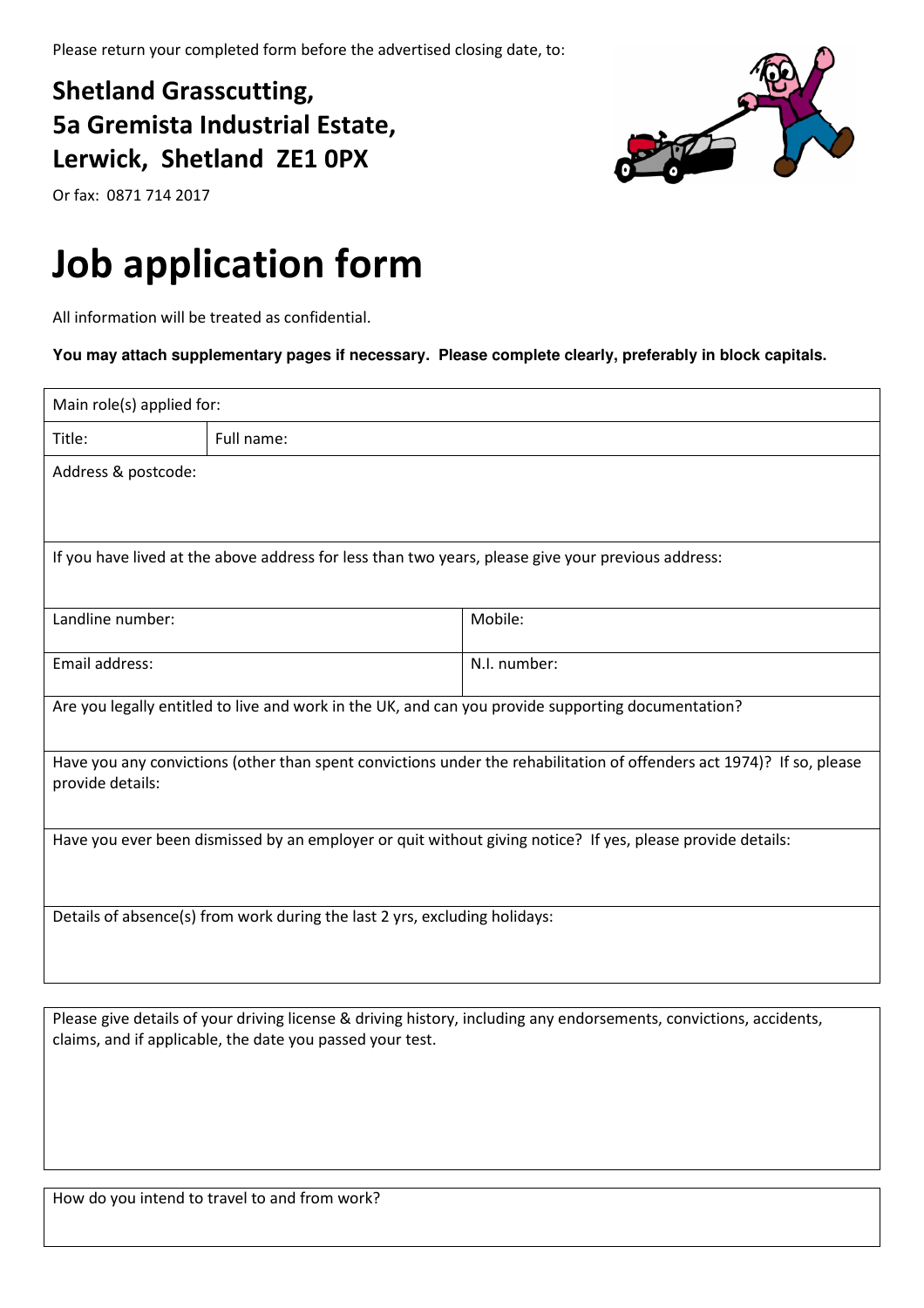We need to ask you some details regarding your health and wellbeing, in order that we can meet our obligations under Health and Safety regulations. Please note that ill-health etc need not preclude employment.

The Disability Discrimination Act 1995 protects people from unlawful discrimination. If we know you have a disability, we can make adjustments to the working environment provided it is reasonable in the circumstances to do so.

| Do you have a disability? If yes, to assist us in considering your application, please let us know if you believe there are<br>any reasonable adjustments we could make, and provide details: |                                   |  |  |
|-----------------------------------------------------------------------------------------------------------------------------------------------------------------------------------------------|-----------------------------------|--|--|
| Do you smoke?                                                                                                                                                                                 | Date of last tetanus inoculation: |  |  |

Have you ever suffered from any of the following (tick yes or no, and provide details where relevant):

|                         | <b>No</b> | Yes | <b>Details</b> |
|-------------------------|-----------|-----|----------------|
| Skin diseases           |           |     |                |
| Hearing defect          |           |     |                |
| Asthma                  |           |     |                |
| Hay fever               |           |     |                |
| Allergy                 |           |     |                |
| Heart disease           |           |     |                |
| High blood pressure     |           |     |                |
| Migraine                |           |     |                |
| <b>Diabetes</b>         |           |     |                |
| Fits                    |           |     |                |
| <b>Blackouts</b>        |           |     |                |
| Epilepsy                |           |     |                |
| Mental illness          |           |     |                |
| "Slipped disk"          |           |     |                |
| Serious backache        |           |     |                |
| Sciatica                |           |     |                |
| Back injury             |           |     |                |
| Eye disease or injury   |           |     |                |
| Defect of vision        |           |     |                |
| Carpal tunnel syndrome  |           |     |                |
| Vibration whitefinger   |           |     |                |
| Raynauld's disease      |           |     |                |
| Phobia (please specify) |           |     |                |
| Alcohol problem         |           |     |                |
| Other drugs problem     |           |     |                |

Any other illness or condition you wish to declare:

Please provide the name(s) and telephone number(s) of at least one person who can be contacted if you are injured at work: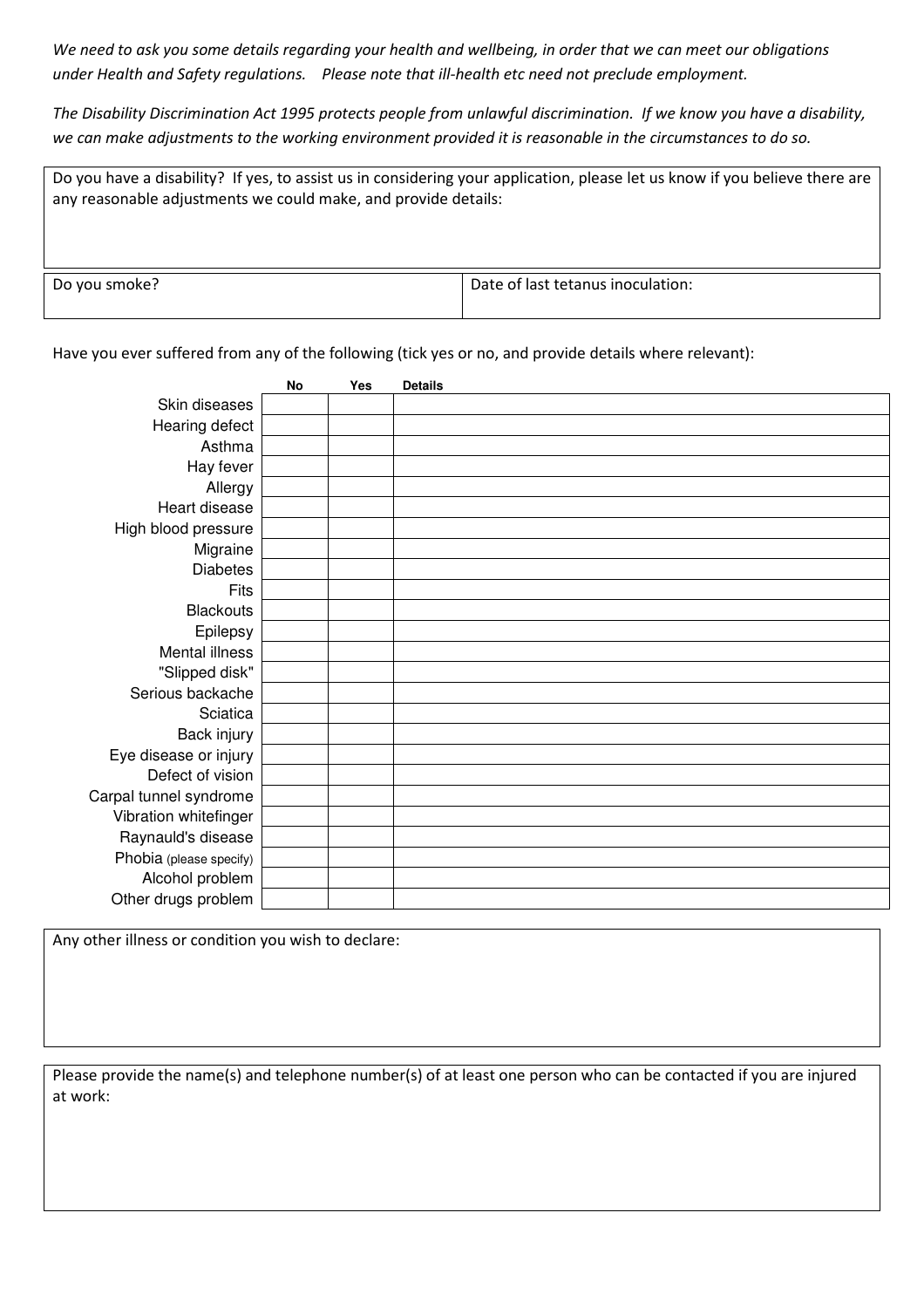Please give full contact details (preferably including email address) of at least three people whom we may approach for a reference. One of these should preferably be your present or most recent employer, or for students, the head of your year. Please note that we reserve the right to approach any of your previous employers, colleagues and the like for a reference, but that we will not contact your current employer without your prior consent.

| May we approach your current employer for a reference? |                         |  |  |
|--------------------------------------------------------|-------------------------|--|--|
| Name:                                                  | Name:                   |  |  |
| Position:                                              | Position:               |  |  |
| Organisation & address:                                | Organisation & address: |  |  |
|                                                        |                         |  |  |
| Phone:                                                 | Phone:                  |  |  |
| Email:                                                 | Email:                  |  |  |
|                                                        |                         |  |  |
| Name:                                                  | Name:                   |  |  |
| Position:                                              | Position:               |  |  |
| Organisation & address:                                | Organisation & address: |  |  |
|                                                        |                         |  |  |
| Phone:                                                 | Phone:                  |  |  |
| Email:                                                 | Email:                  |  |  |

Please complete your employment history below, most recent first, accounting for any breaks between the dates. Continue on another sheet if necessary.

| Organisation &<br>contact details | Dates (from-to) | Position &<br>responsibilities | Hourly rate / salary &<br>benefits | Reason for leaving |
|-----------------------------------|-----------------|--------------------------------|------------------------------------|--------------------|
|                                   |                 |                                |                                    |                    |
|                                   |                 |                                |                                    |                    |
|                                   |                 |                                |                                    |                    |
|                                   |                 |                                |                                    |                    |
|                                   |                 |                                |                                    |                    |
|                                   |                 |                                |                                    |                    |
|                                   |                 |                                |                                    |                    |
|                                   |                 |                                |                                    |                    |
|                                   |                 |                                |                                    |                    |
|                                   |                 |                                |                                    |                    |
|                                   |                 |                                |                                    |                    |
|                                   |                 |                                |                                    |                    |

| Educational qualifications & training (please also detail expired certificates) - continue on another sheet if necessary: |
|---------------------------------------------------------------------------------------------------------------------------|
|                                                                                                                           |
|                                                                                                                           |
|                                                                                                                           |
|                                                                                                                           |
|                                                                                                                           |
|                                                                                                                           |
|                                                                                                                           |
|                                                                                                                           |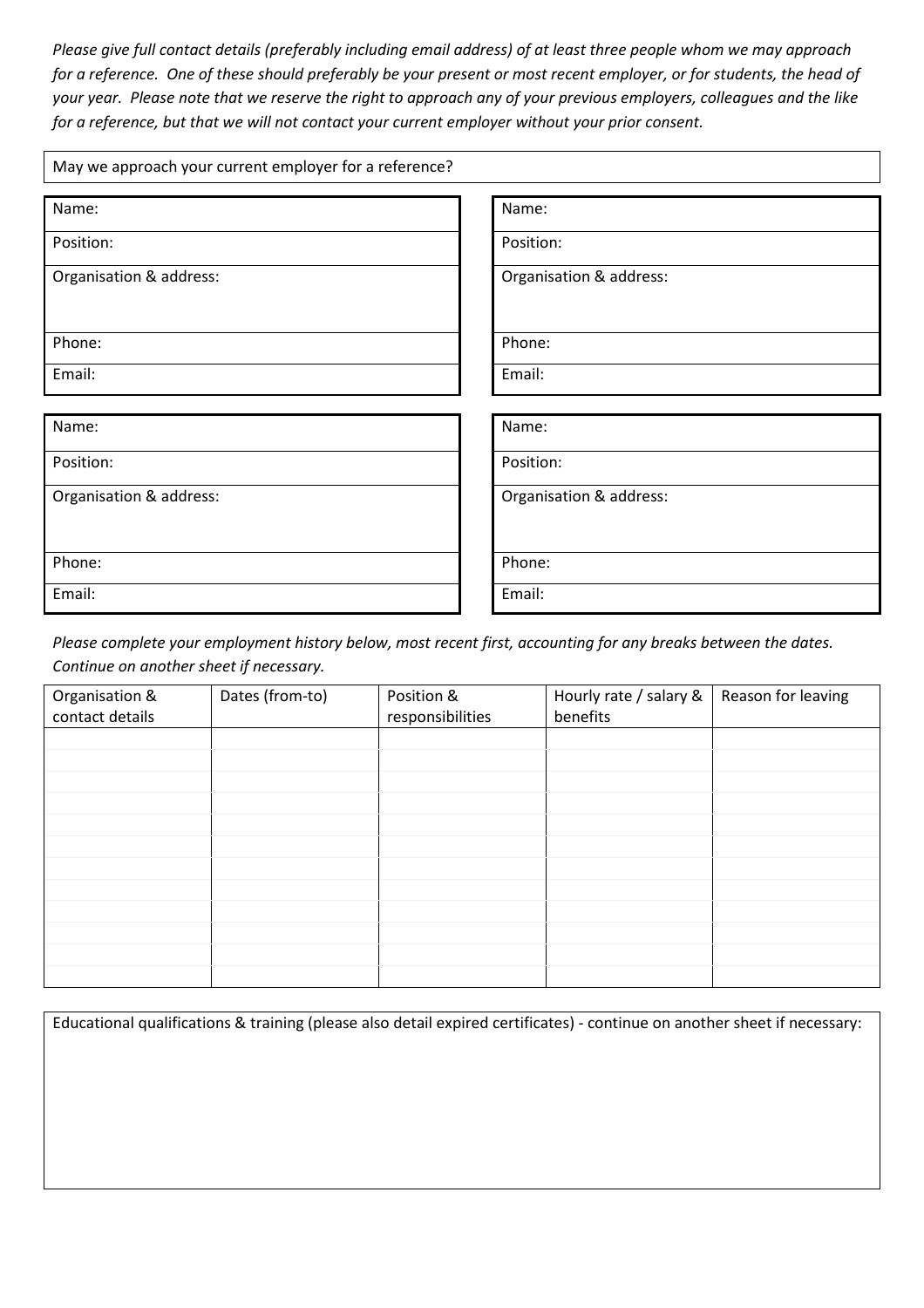| Are you willing to work Bank Holidays? | Are you willing to work flexible hours (early starts, late finishes etc)? |
|----------------------------------------|---------------------------------------------------------------------------|
|                                        | Please detail your preferences.                                           |
|                                        |                                                                           |

Please state the days and time when you will be available.

|                         | <b>MON</b> | TUE | WED | THU | FRI | <b>SAT</b> | <b>SUN</b> |
|-------------------------|------------|-----|-----|-----|-----|------------|------------|
| Earliest time available |            |     |     |     |     |            |            |
| Latest time avalable    |            |     |     |     |     |            |            |

Approx total number of hours available to work each week:

How much notice do you need to give your current employer, and when can you start work?

Why do you want this job?

Do you have any other skills, hobbies or talents not mentioned elsewhere on this form?

Do you have any long-term goals or ambitions (not necessarily work-related)?

For summer seasonal staff – what are your options / plans at the close of season?

Is there any other information which you feel might have a significant bearing upon your application? Please detail.

If successful in obtaining employment, I understand that I may be summarily dismissed if details which I have given are subsequently found to be false, or if I have attempted to mislead or deceive by omitting vital information.

Signed **Example 2018** Date **Date Date Date Date Date Date Date Date Date Date Date Date Date Date Date Date Date Date Date Date Date Date Date Date Date Date Date Date** 

**Please note that due to the high volume of applications anticipated, we will not be able to acknowledge receipt of your application form.** 

**Only shortlisted candidates will be notified of the outcome of their applications. If you have not heard from us within four weeks, you should assume that your application has been unsuccessful on this occasion.** 

**It would be appreciated if you'd also complete the equal ops info on the following page.** 

**Thanks very much for applying!**